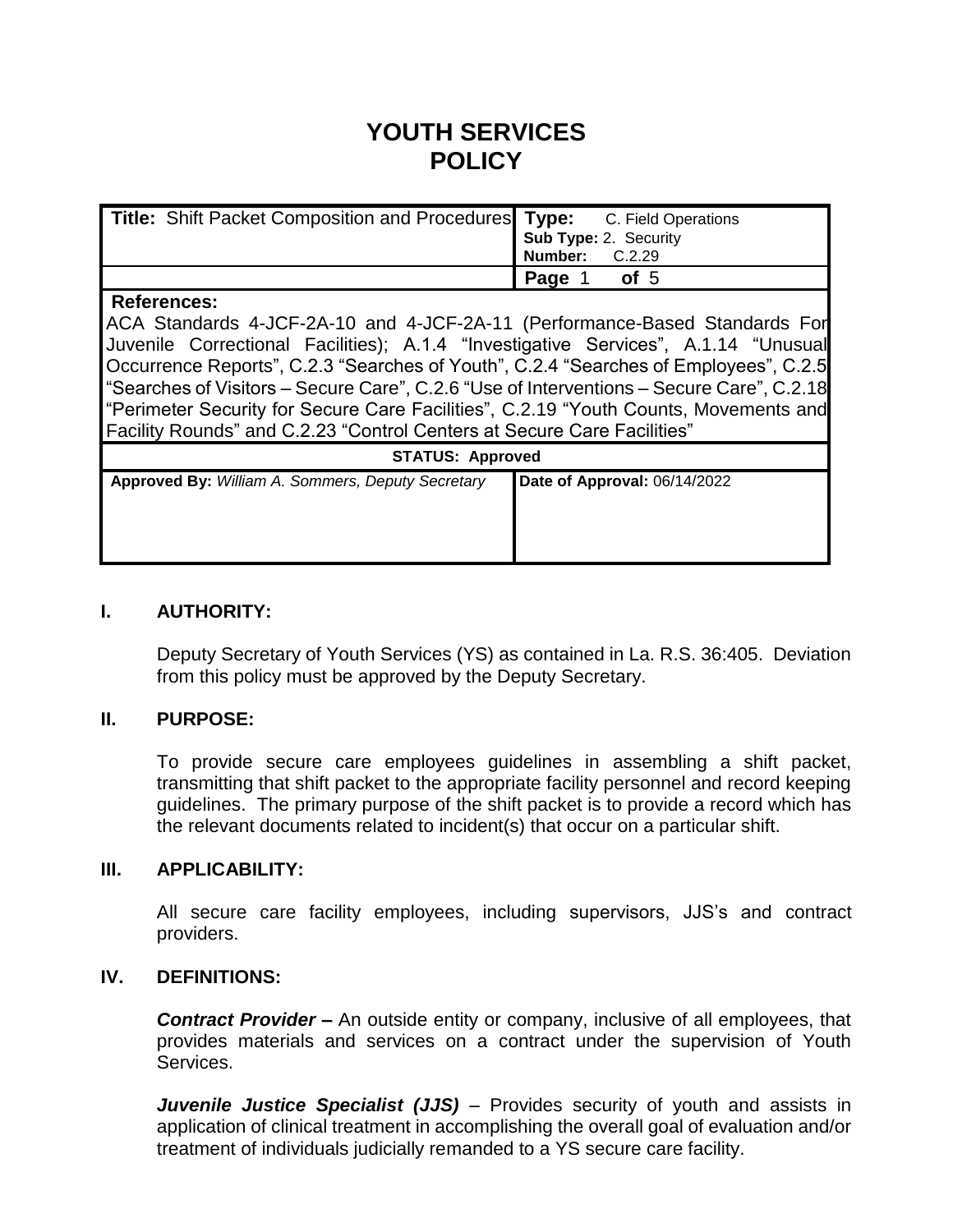## **YS Policy No. C.2.29 Page 2**

*Operations Shift Supervisor (OSS) –* An employee who is responsible for a range of duties which includes, but is not limited to the following: supports management in maintaining a safe, secure facility, oversees administrative and operational security activities during specific shifts, manages employees during each assigned shift, ensures adequate security coverage, leads count procedures, oversees the custody, supervision and control of secure care youth, manages frontline security employees, assists in controlling youth movement, assists in directing the use and issuance of keys, locks and security equipment.

*Secure Care Facility* – "a living environment characterized by a range of moderate to high security level facilities that include construction, fixtures and staff supervision designed to restrict the movements and activities of the residents, and to control, on a 24-hour basis, the ability of the residents to enter and leave the premises, and which are intended for the treatment and rehabilitation of children who have been adjudicated delinquent." [La. Ch. Code Article 116(24.2).]

The secure care centers operated by YS are as follows:

- Acadiana Center for Youth (ACY)
- Acadiana Center for Youth @ St. Martinville (ACY-SM)
- Bridge City Center for Youth (BCCY)
- Swanson Center for Youth (SCY)
- Swanson Center for Youth @ Columbia (SCYC)

*Shift Packet -* A packet of information compiled by each OSS which contains relevant documents related to incident(s) that occurred on a particular shift.

**Shift Report -** A summary of the activities on a particular shift.

*Training Records Entry Completed (TREC)* **–** The database used to track training hours of YS employees at some secure care facilities.

*Unusual Occurrence Report (UOR) –* A document that must be completed by staff to report incidents or observations of events that may have an impact on any aspect of the agency. UOR forms shall be made available to all employees, working all areas at all times. Employees must complete and submit a UOR prior to the end of their tour of duty on the day the incident was observed or comes to the employee's attention in any way. If a UOR form is not available, the employee must use any paper available to report the pertinent information. UORs may also be submitted by email.

*YS Employee* – For the purposes of this policy, a YS employee includes employees, contract providers, visitors, volunteers or interns.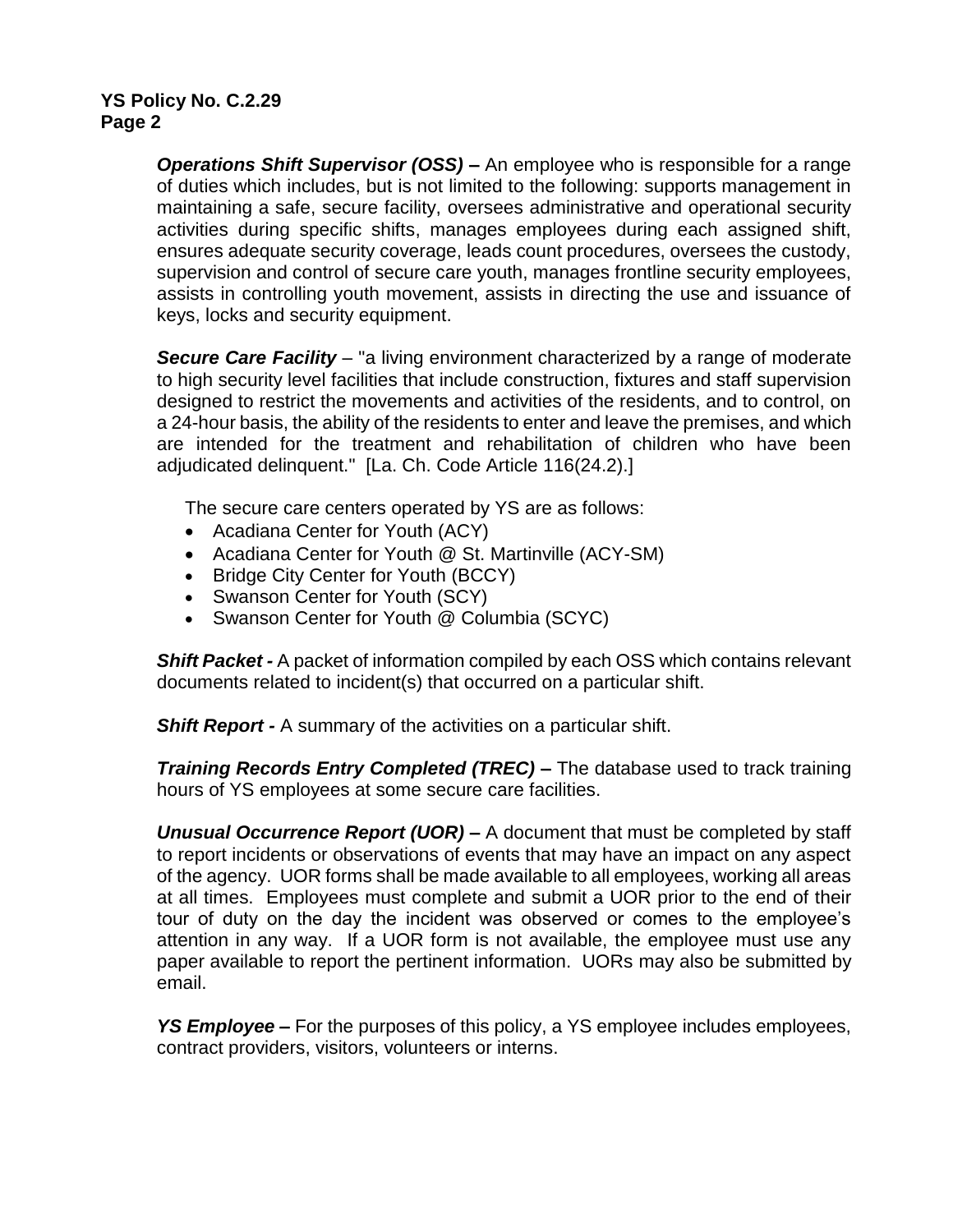## **YS Policy No. C.2.29 Page 3**

# **V. POLICY:**

It is the Deputy Secretary's policy that written procedures and guidelines exist to ensure the proper creation, assembly and filing of shift packets in OJJ secure care facilities. Shift packets document the activity of a particular shift and can be used by leadership and auditors to identify areas for improvement.

Facility Directors shall ensure that all direct care supervisory staff are familiar with the contents of this policy and develop internal procedures, if needed, to assure the creation, assembly and filing of shift packets.

# **VI. COMPOSITION OF A SHIFT PACKET:**

A. The following items make up the Shift Packet:

- 1. Unusual Occurrence Reports [see YS Policy A.1.14 Attachments (a) and (b)];
- 2. Use of Force Reports;
- 3. Accident Incident (A & I) Reports [see YS Policy B.6.4 Attachment (a) and AI Tracking Document];
- 4. Secure Care Search Report [see YS Policy C.2.3 Attachment (a)];
- 5. Shift Roster Report;
- 6. Daily Search Report Supervisor Monitoring Log;
- 7. Daily Altercation Roster;
- 8. Code of Conduct Reports [see YS Policy B.5.1 Attachment (a)];
- 9. I.S. Youth Telephone Check Form [see YS Policy A.1.4 Attachment (c)]; and
- 10.Midnight Breakdown Count (this comes from the Control Center).
- B. The following items are gathered at the same time the Shift Packet is created, but **are not** placed into the Shift Packet:
	- 1. Youth Witness Statements (generally attached with the A&I Reports), the Witness Statements should be emailed to Directors and IS;
	- 2. Daily Door/Lock/Key Inspection Reports (see YS Policy C.2.13), emailed/sent to the Key Control Officer, Maintenance, Directors, JJS6 and JJS7;
	- 3. Daily Transfer Sheet (movement sheet generated by the Control Center), should stay in a file in the Control Center;
	- 4. Daily Housekeeping Inspection Report, should be emailed/sent to the Safety Officer, Group Leaders, Maintenance, JJS6 and JJS7;
	- 5. Daily PREA Report, should be emailed/send to the PREA Coordinator, Directors, JJS6 and JJS7; and
	- 6. DA Forms 2000 & 3000, should be emailed/sent to the Safety Officer, IS, Directors and the Human Resources Office.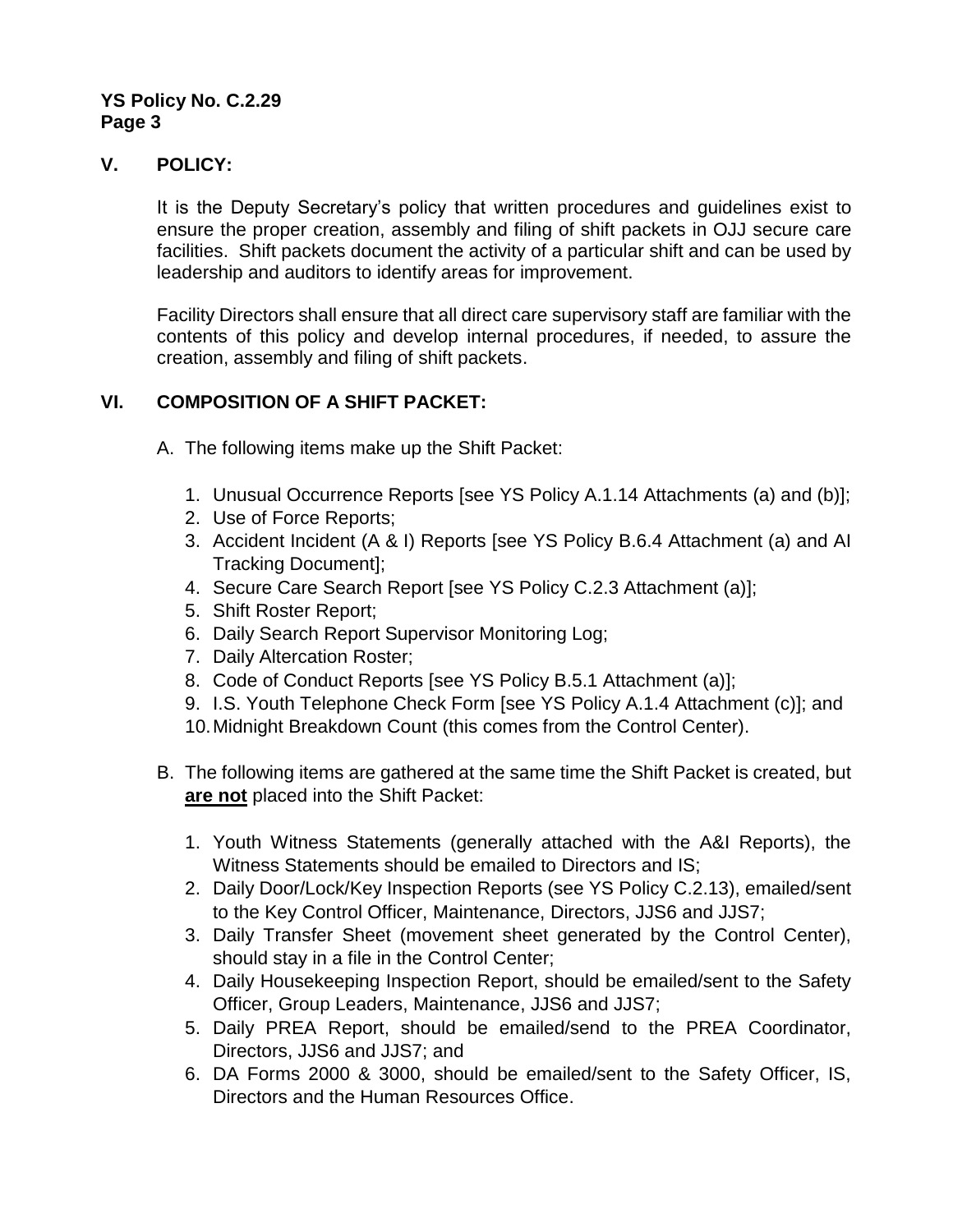# **VII. ASSEMBLING AND FILING THE SHIFT PACKET PROCEDURES:**

- A. The Shift Commander should start by generating the Shift Coverage Form, which shows where staff were assigned to work and who was not present and the type of leave taken, called in, etc. It is the Shift Commander's responsibility to generate this document.
- B. Next, the Shift Commander should generate the Daily Facility Status Report/Daily Altercation Roster, which lists the number of vacancies, breaks down assaults (Youth on Youth, Staff on Youth, etc.) and breaks out injuries into Categories A, B, and C.
- C. The Daily Shift Report breakdown should be generated by the Shift Commander, which lists the count of youth on campus by dorms, the number of JJS, the number of staff who are late, use of mechanical restraints, physical coverage, medical coverage, work orders and maintenance problems.
- D. The Shift Commander should then generate the Supervisory Monitoring Log.
- E. The Shift Commander should then gather the Perimeter Fence Check UORs [four (4)] per 12 hour shift. It is the Shift Commander's responsibility to **ensure** that the Perimeter Fence Checks are done.
- F. Next, Form C.2.3 (a) should be generated by the Shift Commander and is completed for staff prior to taking a shift and any youth returning from off campus trips, off campus work details and each dormitory.
- G. Any A&I reports done during the shift should be included as well as a UOR explaining if an injury or injuries were sustained.
- H. Code of Conduct reports and the Use of Force Form C.2.6 (a) if required is placed in the Shift Packet. Form C.2.6 (a) is to be completed by the shift commander.
- I. Any other items listed in VI.A above are to be added to the Shift Packet if applicable.

The Shift Packet is then to be scanned by the Shift Commander and emailed to a distribution group. The group shall include facility personnel such as the Directors, JJS6, JJS7, Shift Commanders, Group Leaders, Social Services, Safety Officer, Family Liaison, Investigative Service Investigators, Key Control, PREA Coordinator, Youth Facilities Director - Statewide, Deputy Undersecretary, Control Center Operators, Maintenance, etc.

The Shift Commander shall follow facility internal procedures (Post Orders, SOP's, Facility Director statements) as to where to physically file the Shift Packet.

The Shift Commander is then responsible for emailing and filing the documents listed in Section VI.B after the completion of the shift.